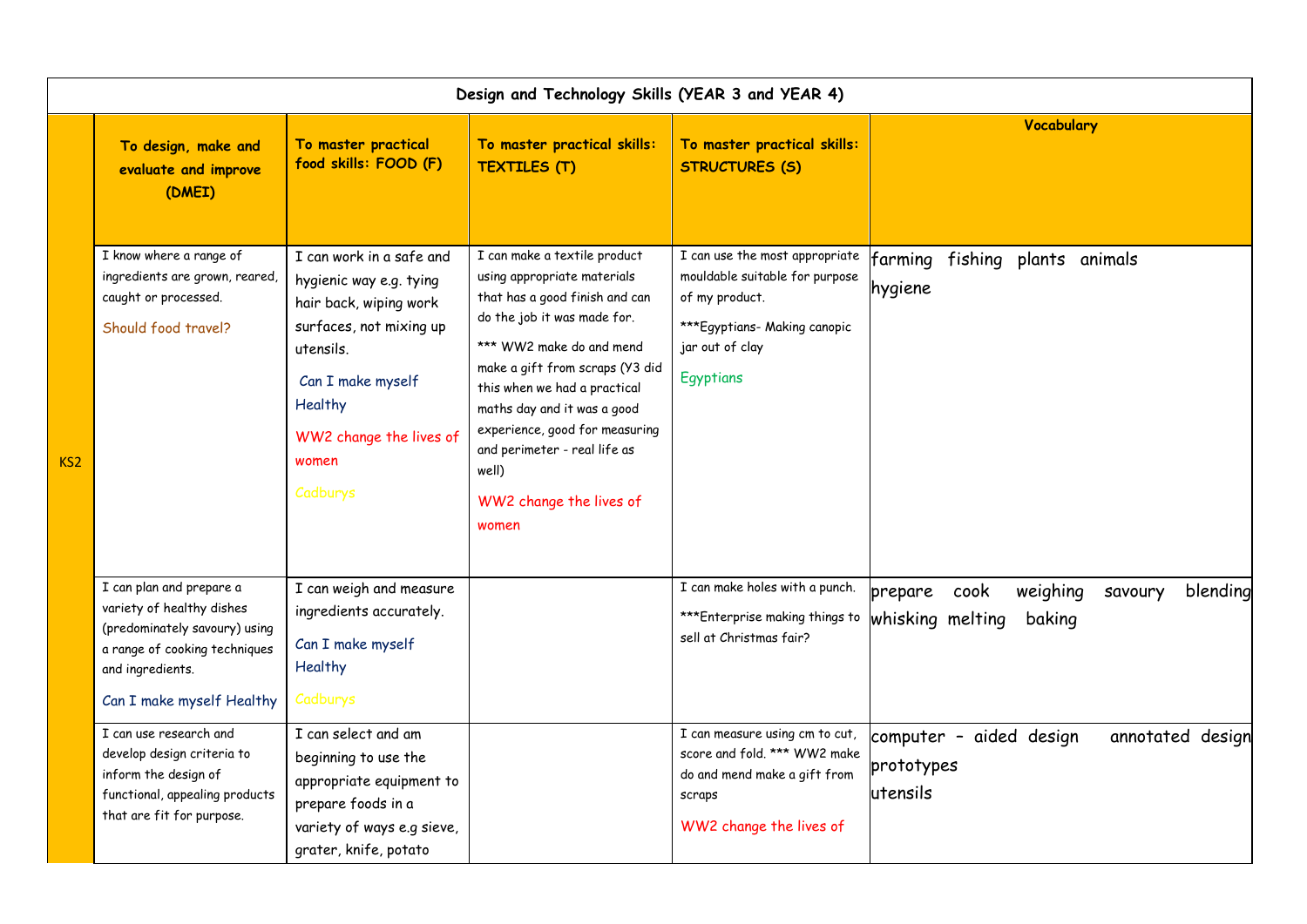| Can I make myself Healthy                                                                                                                                                                                   | peeler, whisk, juicer.                                                                                                                                                                       | women                                                                                                                                                                                                        |                                             |
|-------------------------------------------------------------------------------------------------------------------------------------------------------------------------------------------------------------|----------------------------------------------------------------------------------------------------------------------------------------------------------------------------------------------|--------------------------------------------------------------------------------------------------------------------------------------------------------------------------------------------------------------|---------------------------------------------|
| Egyptians<br>Turtles<br><b>Communication telephones</b><br>Cadburys<br>I can recognise that my<br>designs have to meet a range<br>of different needs and users.<br>Can I make myself<br>healthy?<br>Turtles | Can I make myself<br>healthy?<br>WW2 change the lives of<br>women<br>Cadburys<br>I understand that some<br>foods may not be eaten<br>raw as it is unsafe.<br>- Can I make myself<br>healthy? | I can use scoring and folding<br>to shape materials accurately.<br>***WW2 Paper templates of<br>wallets<br>WW2 change the lives of<br>women                                                                  | efficiency appropriate                      |
| I can use words labelled<br>sketches and models to<br>communicate the details of<br>my designs and can clarify<br>when asked.<br>Can I make myself healthy?<br><b>Turtles</b><br>Cadburys                   | I can change the nature<br>of the raw ingredients<br>by cooking or chilling.<br>Can I<br>make<br>myself<br>healthy?                                                                          | I can use cutting and shaping<br>techniques within the<br>perimeter of the material such<br>as sots and cut-outs.<br>*** WW2 make do and mend<br>make a gift from scraps<br>WW2 change the lives of<br>women | ingredients<br>score<br>raw                 |
| I can reflect on the design<br>and make process and my end<br>products and identify some<br>improvements.<br>Turtles                                                                                        | I can present my food<br>product to impress the<br>consumer.<br>Can I<br>make<br>myself<br>healthy?                                                                                          | can make my structures<br>stronger by folding, joining or<br>by its shape. ***Egyptians<br>making pyramids in Inspire<br>workshop.<br>Egyptians                                                              | refine product<br>purpose repair strengthen |